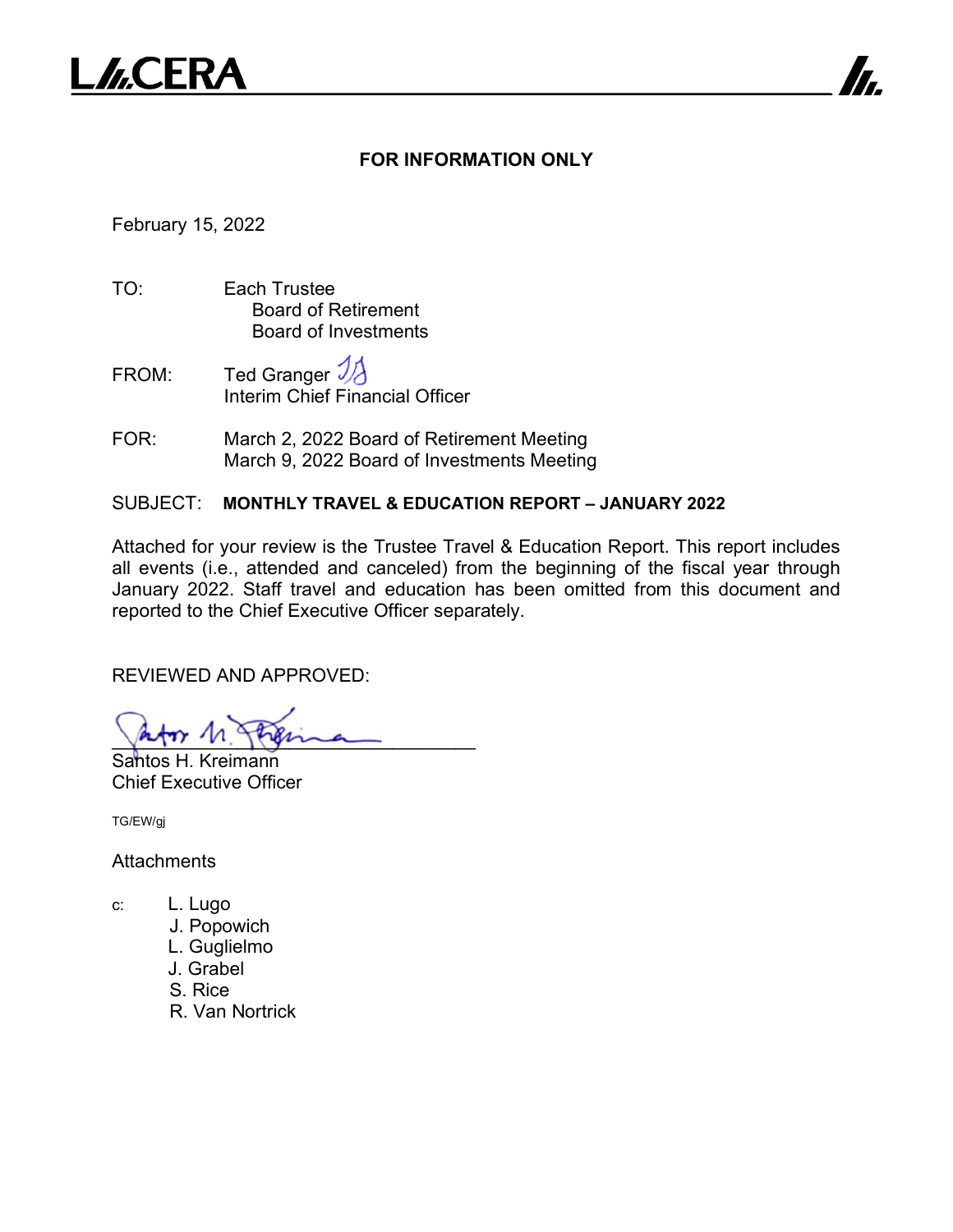

# **TRUSTEE TRAVEL AND EDUCATION REPORT FOR FISCAL YEAR 2021 - 2022 JANUARY 2022**

|                    |                          | Attendee Purpose of Travel - Location                                                                                                      | <b>Event Dates</b>      | <b>Travel Status</b> |
|--------------------|--------------------------|--------------------------------------------------------------------------------------------------------------------------------------------|-------------------------|----------------------|
|                    |                          | <b>Alan Bernstein</b>                                                                                                                      |                         |                      |
| A                  | $\mathbf{1}$             | Edu - NCPERS 2021 Public Pension Funding Forum - New York, NY                                                                              | 08/22/2021 - 08/24/2021 | Attended             |
|                    | 2                        | Edu - 2021 SuperReturn North America - Boston, MA                                                                                          | 10/04/2021 - 10/05/2021 | Attended             |
|                    | 3                        | Edu - Latin America US Real Estate Meeting - South Beach FL                                                                                | 11/29/2021 - 11/30/2021 | Attended             |
| B                  |                          | Edu - 2021 Milken Institute Global Conference - Los Angeles, CA                                                                            | 10/17/2021 - 10/20/2021 | Attended             |
|                    |                          | Edu - SACRS Fall Conference - Los Angeles CA                                                                                               | 11/09/2021 - 11/12/2021 | Attended             |
| X                  | $\overline{\phantom{a}}$ | Edu - SuperReturn International Berlin - Berlin, Germany                                                                                   | 11/09/2021 - 11/12/2021 | Canceled             |
| <b>Vivian Gray</b> |                          |                                                                                                                                            |                         |                      |
| A                  | 1                        | Edu - NCPERS 2021 Public Pension Funding Forum - New York, NY                                                                              | 08/22/2021 - 08/24/2021 | Attended             |
|                    | 2                        | Edu - SACRS Fall Conference - Los Angeles CA                                                                                               | 11/09/2021 - 11/12/2021 | Attended             |
| B                  | $\overline{\phantom{a}}$ | Admin - SACRS Board of Directors Meeting - Rancho Mirage CA                                                                                | 12/14/2021 - 12/14/2021 | Attended             |
|                    |                          | Admin - SACRS Board of Directors and Program Committee Meeting -<br><b>Berkeley CA</b>                                                     | 01/24/2022 - 01/25/2022 | Attended             |
| $\vee$             | $\overline{\phantom{a}}$ | Edu - Congressional Black Caucus Foundation - VIRTUAL                                                                                      | 09/12/2021 - 09/17/2021 | Attended             |
|                    |                          | Edu - Private Credit Outlook: Key Trends and the Road Ahead - VIRTUAL                                                                      | 09/16/2021 - 09/16/2021 | Attended             |
|                    |                          | Edu - NASP 32nd Annual Financial Services Virtual Conference - VIRTUAL                                                                     | 09/22/2021 - 09/24/2021 | Attended             |
|                    |                          | Edu - New America Alliance: U.S. Economic Recovery - VIRTUAL                                                                               | 11/10/2021 - 11/10/2021 | Attended             |
| <b>David Green</b> |                          |                                                                                                                                            |                         |                      |
| B                  |                          | Edu - SACRS Fall Conference - Los Angeles CA                                                                                               | 11/09/2021 - 11/12/2021 | Attended             |
| Χ                  |                          | Edu - 2021 CII Fall Conference - Chicago, IL                                                                                               | 09/22/2021 - 09/24/2021 | <b>Host Canceled</b> |
|                    |                          | <b>Elizabeth Greenwood</b>                                                                                                                 |                         |                      |
| B                  | $\sim$                   | Edu - 2021 Milken Institute Global Conference - Los Angeles, CA                                                                            | 10/17/2021 - 10/20/2021 | Attended             |
|                    |                          | <b>James Harris</b>                                                                                                                        |                         |                      |
| B                  |                          | Edu - CRCEA 2021 Fall Conference - Long Beach, CA                                                                                          | 11/07/2021 - 11/10/2021 | Attended             |
|                    |                          | <b>Patrick Jones</b>                                                                                                                       |                         |                      |
| в                  | $\sim$                   | Edu - 2021 Milken Institute Global Conference - Los Angeles, CA                                                                            | 10/17/2021 - 10/20/2021 | Attended             |
| V                  |                          | Edu -SACRS Public Pension Investment Management Program - VIRTUAL                                                                          | 07/13/2021 - 07/22/2021 | Attended             |
|                    |                          | Edu - Harvard Kennedy School Executive Education: Leading Smart Policy<br>Design: A Multisectoral Approach to Economic Decisions - VIRTUAL | 09/21/2021 - 10/12/2021 | Attended             |
|                    |                          | Edu - Duke University Executive Education Program - Corporate Social<br>Responsibility - VIRTUAL                                           | 12/06/2021 - 12/14/2021 | Attended             |
|                    |                          | <b>Shawn Kehoe</b>                                                                                                                         |                         |                      |
| X                  |                          | Edu - 2021 Milken Institute Global Conference - Los Angeles, CA                                                                            | 10/17/2021 - 10/20/2021 | Canceled             |
|                    |                          | Edu - SACRS Fall Conference - Los Angeles CA                                                                                               | 11/09/2021 - 11/12/2021 | Canceled             |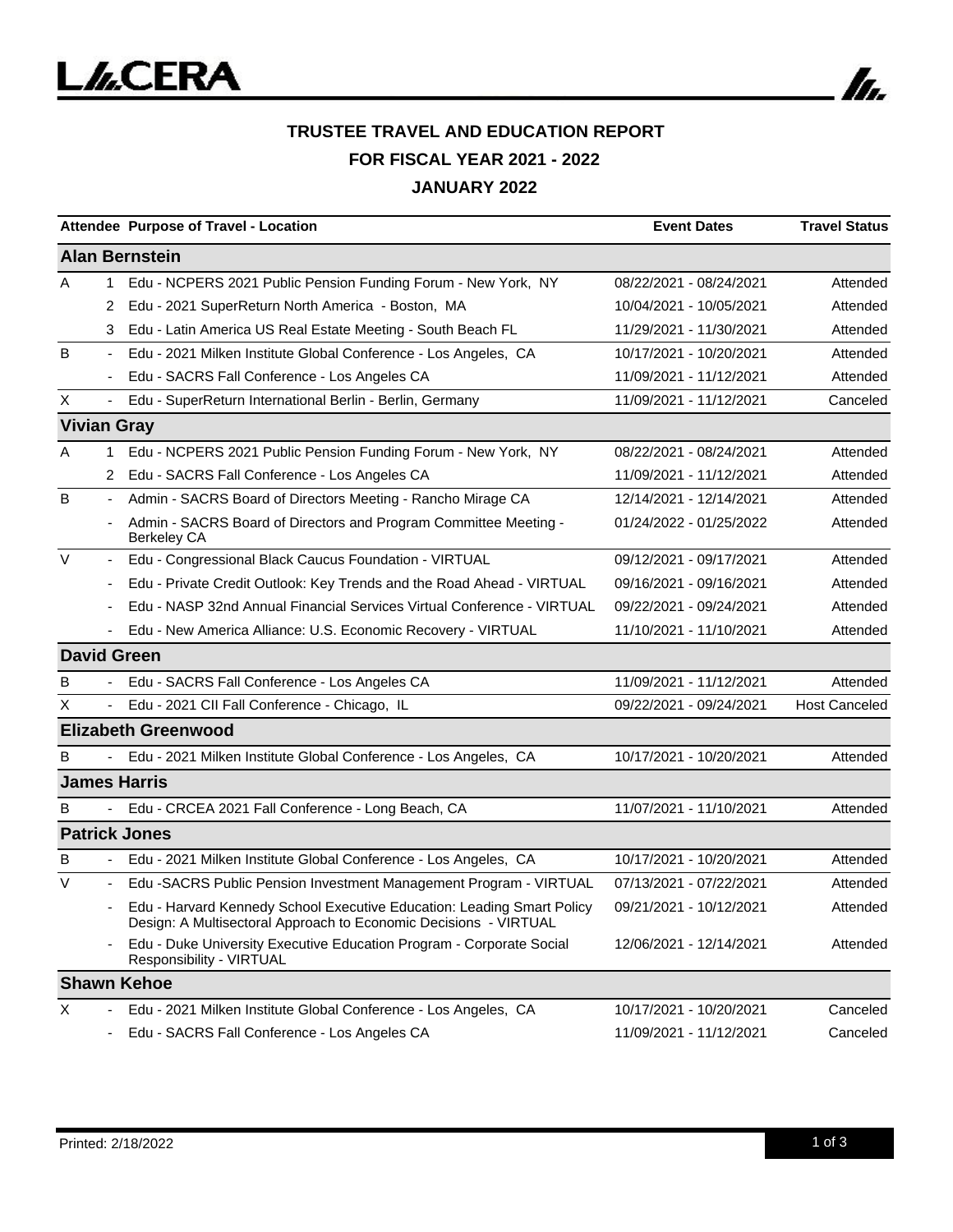

# **TRUSTEE TRAVEL AND EDUCATION REPORT FOR FISCAL YEAR 2021 - 2022 JANUARY 2022**

|                                    | Attendee Purpose of Travel - Location                                                                        | <b>Event Dates</b>      | <b>Travel Status</b> |
|------------------------------------|--------------------------------------------------------------------------------------------------------------|-------------------------|----------------------|
| <b>Joseph Kelly</b>                |                                                                                                              |                         |                      |
| B                                  | Edu - 2021 Milken Institute Global Conference - Los Angeles, CA                                              | 10/17/2021 - 10/20/2021 | Attended             |
| $\vee$<br>÷                        | Edu -SACRS Public Pension Investment Management Program - VIRTUAL                                            | 07/13/2021 - 07/22/2021 | Attended             |
| ÷                                  | Edu - Private Credit Outlook: Key Trends and the Road Ahead - VIRTUAL                                        | 09/16/2021 - 09/16/2021 | Attended             |
|                                    | Edu - Pugh Capital 30th Anniversary Virtual Event Series - VIRTUAL                                           | 09/22/2021 - 09/22/2021 | Attended             |
|                                    | Edu - 2021 Institute of Internal Auditors Los Angeles Conference:<br>Governance, Grit and Gravitas - VIRTUAL | 10/04/2021 - 10/06/2021 | Attended             |
|                                    | Edu - NACD Pacific Southwest / USC Marshall Corporate Directors<br>Symposium - November 2021 - VIRTUAL       | 11/10/2021 - 11/10/2021 | Attended             |
| X<br>$\blacksquare$                | Edu - Global Investors Annual Meeting - New York, NY                                                         | 12/13/2021 - 12/14/2021 | Canceled             |
| <b>Keith Knox</b>                  |                                                                                                              |                         |                      |
| $\vee$                             | Edu - Harvard Business School Audit Committees In A New Era of<br>Governance - VIRTUAL                       | 07/21/2021 - 07/23/2021 | Attended             |
|                                    | Edu - Pugh Capital 30th Anniversary Virtual Event Series - VIRTUAL                                           | 09/22/2021 - 09/22/2021 | Attended             |
|                                    | Edu - New America Alliance: U.S. Economic Recovery - VIRTUAL                                                 | 11/10/2021 - 11/10/2021 | Attended             |
| <b>Wayne Moore</b>                 |                                                                                                              |                         |                      |
| B                                  | Edu - 2021 Milken Institute Global Conference - Los Angeles, CA                                              | 10/17/2021 - 10/20/2021 | Attended             |
| <b>William Pryor</b>               |                                                                                                              |                         |                      |
| B                                  | Edu - SACRS Fall Conference - Los Angeles CA                                                                 | 11/09/2021 - 11/12/2021 | Attended             |
| <b>Les Robbins</b>                 |                                                                                                              |                         |                      |
| В                                  | Edu - CRCEA 2021 Fall Conference - Long Beach, CA                                                            | 11/07/2021 - 11/10/2021 | Attended             |
| V                                  | Edu - CALAPRS Trustees Roundtable - VIRTUAL                                                                  | 10/29/2021 - 10/29/2021 | Attended             |
|                                    | <b>Gina Sanchez</b>                                                                                          |                         |                      |
| B<br>$\blacksquare$                | Edu - 2021 Milken Institute Global Conference - Los Angeles, CA                                              | 10/17/2021 - 10/20/2021 | Attended             |
|                                    | Edu - SACRS Fall Conference - Los Angeles CA                                                                 | 11/09/2021 - 11/12/2021 | Attended             |
| $\vee$<br>$\overline{\phantom{a}}$ | Edu - 2021 CII Fall Conference - VIRTUAL                                                                     | 09/22/2021 - 09/24/2021 | Attended             |
|                                    | Edu - 2021 Virtual NACD Summit - VIRTUAL                                                                     | 10/04/2021 - 10/08/2021 | Attended             |
|                                    | Edu - PRI Roundtable: The Road to Net-Zero with Ophir Bruck - VIRTUAL                                        | 10/12/2021 - 10/12/2021 | Attended             |
|                                    | Edu - PRI Roundtable: Equity, Diversity & Inclusion with Ophir Bruck -<br><b>VIRTUAL</b>                     | 10/14/2021 - 10/14/2021 | Attended             |
|                                    | Edu - CALAPRS Trustees Roundtable - VIRTUAL                                                                  | 10/29/2021 - 10/29/2021 | Attended             |
| X                                  | Edu - 2021 CII Fall Conference - Chicago, IL                                                                 | 09/22/2021 - 09/24/2021 | <b>Host Canceled</b> |